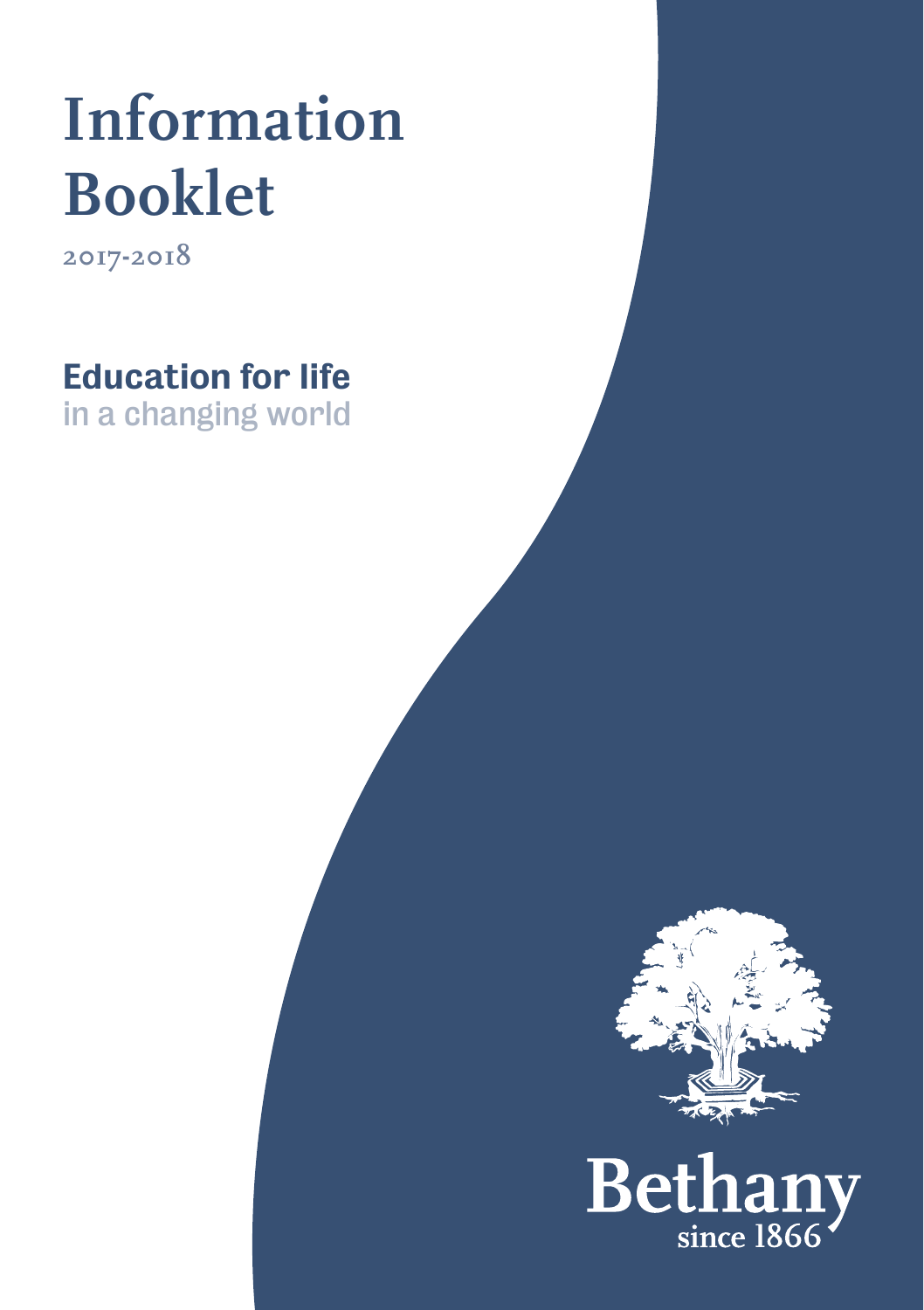



## **MISSION STATEMENT**

**At Bethany we are committed to giving young people an education for life in a changing world, set on the firm foundations of Christian Values.**

#### **Within this context the School aims:**

- **to provide each pupil with a tailored education within a caring community.**
- **to enable each pupil to maximize their abilities and achieve their personal objectives – academic, artistic, sporting or excellence in other fields.**
- **to give all pupils the opportunity to develop their own spiritual understanding.**
- **to be a School where staff are supported, appraised, developed and enjoy working.**
- **to maintain an excellent standard of health, safety and well-being.**
- **to have buildings and grounds which are updated, renewed and maintained in first class condition.**
- **to maximize the School's environmental and neighbourhood awareness, and minimize its impact.**
- **• to be financially sound.**

**The School is committed to working in partnership with parents in order to achieve these aims.**

## **Principal address**

**Contact:**

**Bethany School Curtisden Green Goudhurst Cranbrook Kent TN17 1LB 01580 211273**

**Headmaster Francie Healy, BSc HDipEd NPQH**

**Chairman of Governors Roger Stubbs B Soc Sc, CMRS**

**The Chairman can be contacted via the address and telephone number shown above.**

## **PROVISION OF POLICIES AND OTHER KEY INFORMATION TO PROSPECTIVE PARENTS**

**In order to meet the regulatory requirements for independent schools, Bethany School must let prospective parents know how to access certain key items of information and policies. The following is a list of these items of information and policies and how they can be accessed:**

**Information available in this booklet:**

- **1. School address, telephone number and name of the Headmaster.**
- **2. Name and address for correspondence with the Chairman of Governors.**
- **3. Statement of the School's ethos and aims.**

**Policies and items of information available in the main section of the Bethany School website at www.bethanyschool.org.uk**

- **4. The School's academic performance in public examinations.**
- **5. School staff: number, names and qualifications.**

## **To view all the following policies, see 'About Bethany' – 'Policies and Provision of Information'.**

- **6. Admissions Policy.**
- **7. Anti Bullying Policy.**
- **8. Behavioural and Discipline Policy.**
- **9. Curriculum Policy.**
- **10. First Aid Policy.**
- **11. Health and Safety Policy.**
- **12. Safeguarding and Child Protection Policy.**
- **13. Special Education Needs and Disability Policy.**
- **14. Written Complaints Procedure.**

**In addition to the above regulatory policies, other School policies are available on the website.**

**All of this information can be made directly available to parents and prospective parents free of charge upon request and it is also available for inspection at the School.** 

## **Developing the Virtue of Learning**

**'Since we can't know what knowledge will be most needed in the future, it is senseless to try to teach it in advance. Instead, we should try to turn out people who love learning so much and learn so well that they will be able to learn whatever needs to be learned.'**

## **John Holt**

The purpose of this philosophy of learning is to develop a holistic approach in helping pupils to flourish by developing learning habits that help them become highly effective learners. It is recognised that the development of these habits does not just happen in the classroom but should also be central to the support given to pupils at home, in boarding houses, in tutor time and in extra-curricular activities.

At Bethany School learning and improvement permeates the culture of the School and in order to achieve that we celebrate not just achievement but also progress. At Bethany School, we understand that learning is learnable; a constellation of habits that are engaged by difficulty, confusion, novelty and surprise.

This Philosophy of Learning has had a long genesis with input from Governors, BETAL, all teachers and parents.

## **Pupil Learning Habits**

#### **Engage**

Be prepared to manage your attention, take responsibility and be mindful.

#### **Persist**

Be prepared to persist when you find things difficult. Be prepared to apply yourself.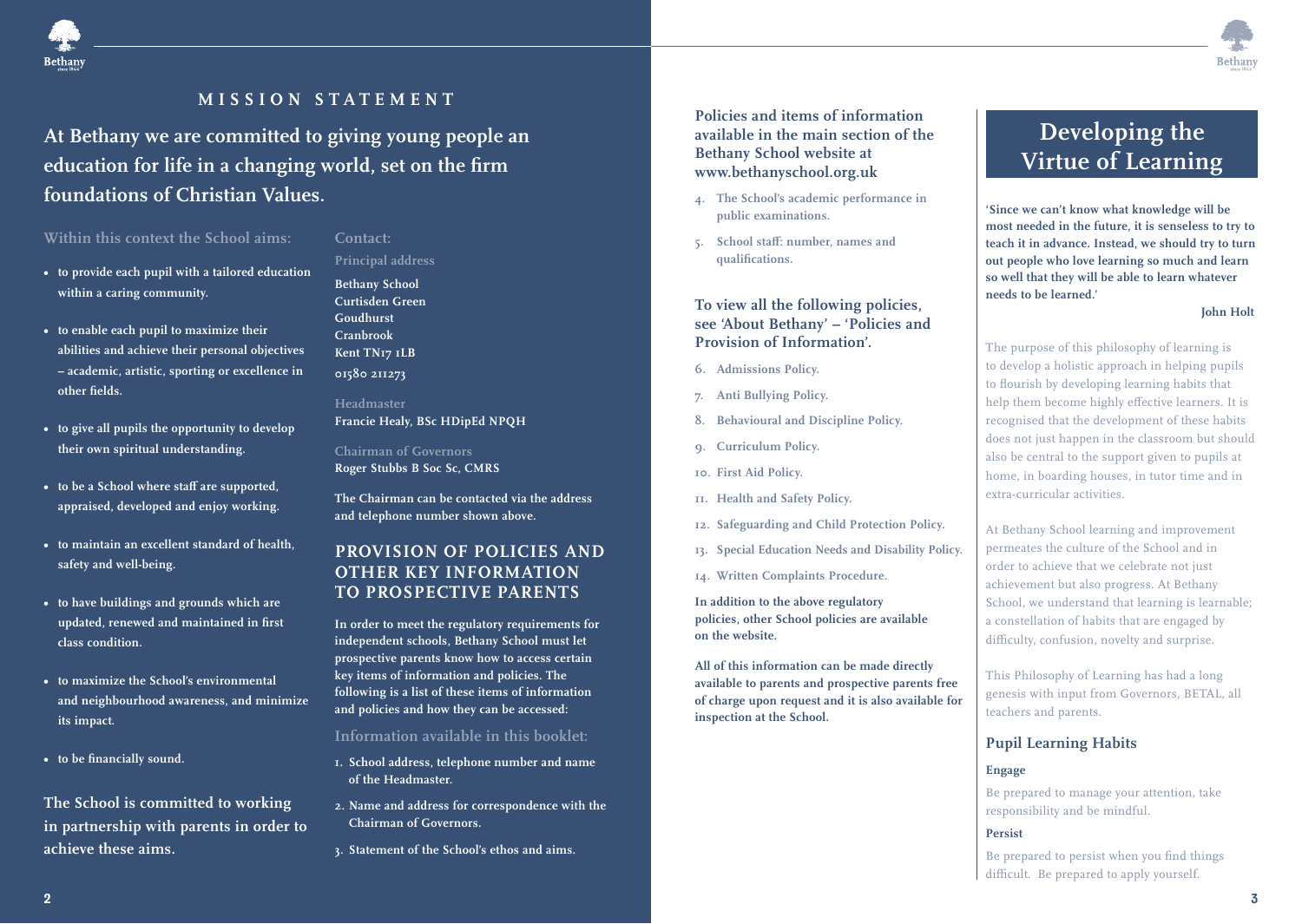

### **Question**

Be an active learner with a thirst for truth. Be prepared to check knowledge claims and develop your spiritual understanding.

#### **React**

Think on your feet - face up to life in a changing world by being prepared to deal with problems you face. Demonstrate learning agility.

#### **Reflect**

Check and improve your own work. Be a reflective learner and develop the craft of scholarship.

## **Teacher and Parent Learning Habits**

It would not be possible for pupils at Bethany to develop these learning habits, were it not for the encouragement at School and at home from the people most important to them. These learning habits, to be developed by teachers, ensure that every child can benefit as much as possible from the Virtues of Learning.

Learning isn't just about School. At Bethany, where 'Education for Life in a changing world' is a motto that is integral to the way we think, do and act in School, it's important to recognise that the home is a centre for learning too. With guidance and support from parents, it is at home that some of the greatest and most memorable life lessons happen.

## **Curriculum**

**Bethany School offers a differentiated curriculum. Lessons are devised and resources generated in order to cater for a range of different abilities in each class. Even where teaching groups are set or streamed, our small class sizes enable us to target and develop individual learning styles and strengths in each lesson, and to offer individual support where appropriate.**

## **The Junior Curriculum**

A wide range of subjects gives pupils the opportunity to develop their talents and study a broad and balanced curriculum. The breadth of the curriculum also enables them to make an informed choice of subjects when starting GCSE courses in Year 10. In the junior part of the School, pupils are broadly streamed in forms for most subjects but are set by ability in English, Mathematics and Science from Year 7. Class and set sizes rarely exceed 17 pupils. A comprehensive list of activities is available for all pupils between 4.00pm and 5.00pm.

## **Subjects Year 7 and Year 8**

- **Art • ICT**
- **Design & Technology • Mandarin**
- **Drama • Mathematics**
- 
- **Food & Nutrition • Music Studies**
- **French**
- **Geography**
- **History**

**The Year 7 and Year 8 curricula includes the use of iPads, which are given to pupils on entry, to enhance the teaching and learning process.**

## **Year 9**

In Year 9 Spanish is added to the subjects above.

## **GCSE Years**

All pupils take English, Mathematics and at least one science for GCSE. The top two English sets also take English Literature and pupils in the top Maths set have the opportunity to take Statistics.

## **The options are:**

- **Art & Design**
- **Biology**

**• Dance**

- **Chemistry**
- **Computer Science**
	- **Music • Physical Education**

**• Spanish**

**• Geography • History • Media Studies**

- **Design & Technology: Physics Resistant Materials • Religious Studies**
- **Drama**
- **Food Preparation &** 
	- **Nutrition**

For those to whom it applies there are also Learning Support and English as an Additional Language courses.

In addition all pupils in Years 7-11 have one Games afternoon and at least one PE lesson each week and follow a programme of Personal, Social, Health and Citizenship Education (PSHCE).

## **Enrichment Days**

Pupils are periodically taken off timetable in order to enhance their sense of a global perspective and to develop important skills. For example events such as our "China Day" impart an understanding of important topical and global issues. Pupils also participate in skills days, where their abilities to work in teams, solve problems, manage information and present

their findings are tested and developed. These days are placed so as not to conflict with exam preparation.

## **The Sixth Form**

Bethany Sixth Formers benefit from a wide range of choice in courses, small teaching groups and tailored tutoring.

## **A levels**

All subjects offer AS and A2 courses and so it is possible to continue with any course through to a full A level. The following courses are available for Year 12 pupils:

- **Art, Craft & Design**
- **Biology**
- **Business Studies**
- **Level 3 Applied General Business**
- **Chemistry**
- **Design & Technology**
- **Drama & Theatre Studies**
- **Economics**
- **English Literature**
- **Level 3 Diploma in Financial Capability**
- **French**
- **Geography**
- **Government & Politics**
- **History**
- **Mathematics**
- **Further Mathematics**
- **Media Studies**
- **Music**
- **Photography**
- **Physics**
- **Religious Studies (Philosophy & Ethics)**
- **Spanish**
- **Physical Education**
- **Textile Design**
- **Extended Project Qualification**
- 
- **English • Modern Dance**
	- -
		-
		-
	-
	-

- 
- **• PSCHE**
	- **• Religious Studies**

#### **• Science**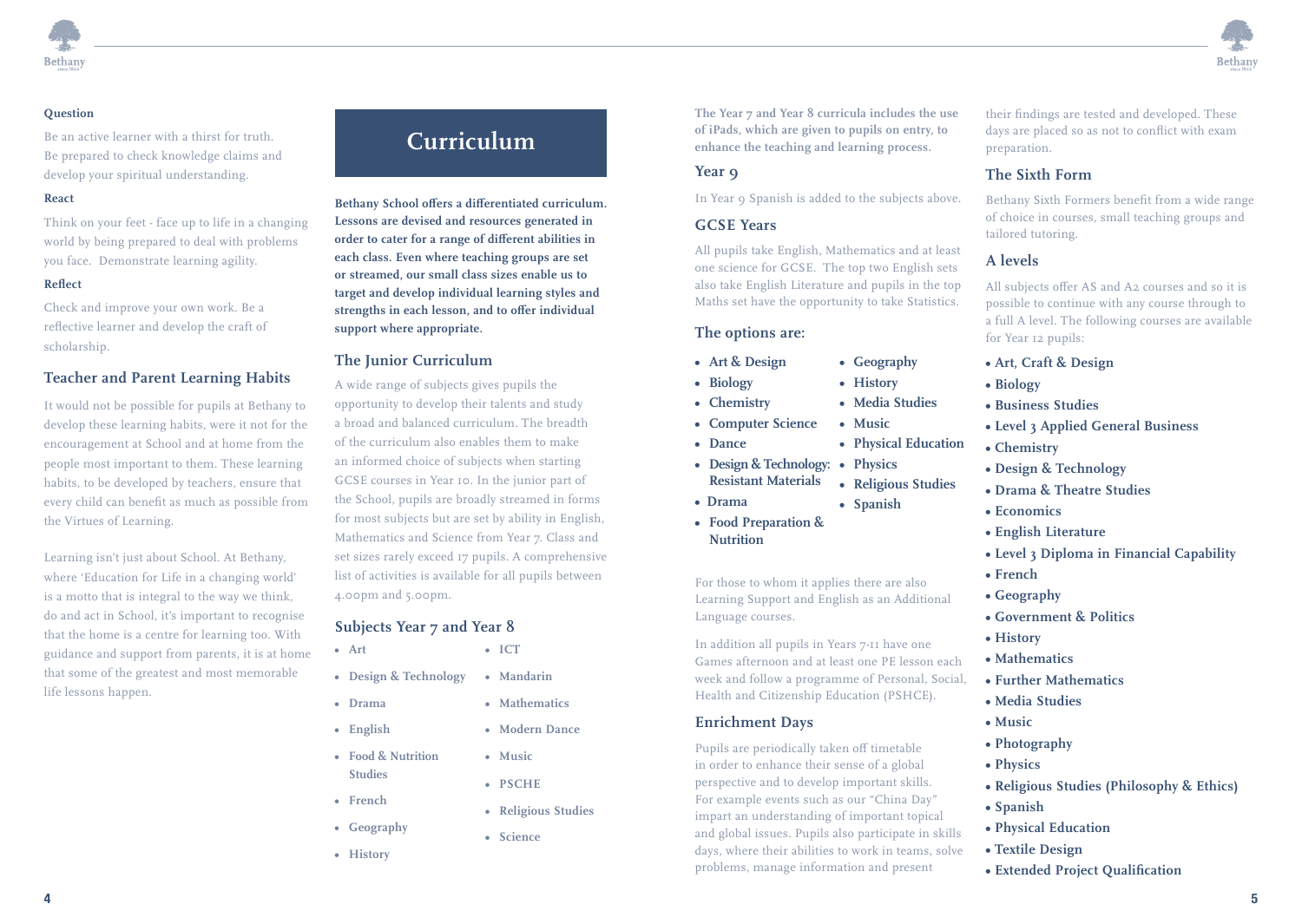

## **The AQA Extended Project Qualification**

Sixth Formers may choose to research a subject of their choice and either prepare a 5,000 word dissertation, create an artefact or put on a production, under the guidance of a supervisor. Work begins in June of Year 12 and ends in March of Year 13. The record of procedure, final product and a ten minute presentation are assessed to award the EPQ, which is graded A\* to E and worth up to a maximum of 70 UCAS points.

## **GCSE courses available to Sixth Formers**

There is the opportunity for pupils to re-sit their English or Mathematics GCSE in specially timetabled sets for Sixth Formers.

All Sixth Form pupils have one Games afternoon. They also participate in a "Body for Life" fitness programme. As part of our commitment to the broader education of our pupils, Year 12 pupils have a weekly lecture, which includes topics such as financial management, road safety and political and current affairs.

## **Entrance Assessments**

For Year 7 entry Entrance Assessments are held in November prior to the year of entry. For Year 9 entry the Assessments are held in January. In the event that a pupil is unable to attend the Entrance Assessments on the published date we will be happy to arrange for the Assessments to be taken individually at the School. For pupils from abroad it is usually possible for us to arrange for the current school or a local agent to administer the Assessments on our behalf.

## **FREQUENTLY ASKED QUESTIONS**

## **What do the Entrance Assessments consist of?**

There are five elements:

- Non-verbal reasoning;
- Mathematics;
- Reading comprehension;
- Spelling;
- Free writing (each child chooses a picture and uses it as a basis for a story).

The Assessments are designed to look at the overall ability and skills of the individual. They are not based on any specific knowledge or curriculum base so as not to disadvantage pupils whatever their educational background. Bethany does not provide sample papers.

## **What happens on the day of the Entrance Assessments?**

The Entrance Assessments take place in the Function Suite. You will be asked to bring your child by 9.15am and to collect them at 2.15pm. The day will include not only the five Assessments but breaks, lunch, and a tour of the School with senior pupils. We aim to make the day as relaxed and informal as possible and children are invited to come in casual clothes rather than in school uniform.

## **How do I register my child for the Entrance Assessments?**

If you wish your child to take our Entrance Assessments you will need to complete our Application Form (available in the back of the Prospectus) and to return it to our Registrar with the registration fee of  $f$ 100. There is no separate examination fee but you will also need to complete an Entrance Assessment form which is available from the Registrar.

## **My child is very able – will they still need to take the Entrance Assessments?**

Yes. Our Entrance Assessments sometimes show up unexpected strengths and weaknesses and give us information that helps us to address each child's needs in the most effective way.

## **How does the School decide who to offer places to?**

At Bethany we like to have as much information as possible about a child before making the decision to offer a place. All pupils applying to join us in Years 7, 8, 9 or 10 take our Entrance Assessments. We also ask for a reference from the child's current school, together with copies of recent reports and, of course, we like to meet the children who want to join us. This assessment procedure is designed to ensure that the children we welcome to Bethany are those who will benefit fully from all that we have to offer.

## **Why might Bethany not be able to offer my child a place?**

We need to be confident that your child is within the ability range for our curriculum. Broadly speaking pupils at Bethany should be of average ability or above. Although we are able to offer special support for dyslexic pupils and others with similar needs, all pupils at Bethany need to be able to cope independently with small class teaching across the curriculum. If our assessments reveal that a child is likely to need significant in-class support it will, unfortunately, not be possible to offer them a place. In this event we are happy to advise on a suitable alternative school where pupils' needs can be met. If you have doubts about the Entrance Assessments and your child's ability we suggest that you consult us. We are more than happy to advise and to discuss your child's ability level and needs in relation to the Bethany ability profile and provision available. If we gained the impression that a child was likely to require more support than we are able

to offer we would discourage the parents from proceeding rather than risk damaging a child's confidence.

## **If you offer places on the basis of the Entrance Assessments does that mean you are looking to select the most academic pupils?**

No. At Bethany we offer places on a first come, first served basis. We do not use the Entrance Assessments to select the most academic pupils but to measure pupils' capabilities and to ensure that a Bethany education is right for each individual. From the results, and from references and information from current schools, we are able to build up an educational profile of each child enabling us to place them in forms according to ability as well as in sets for English, Maths and Science. This assessment and careful placement of children means that we are able to cater equally well for the very able and for those who require more support.

## **Dyslexia and Learning Support**

## **FREQUENTLY ASKED QUESTIONS**

## **My child is dyslexic. How could Bethany help them?**

**A**t Bethany we have been supporting children with dyslexia for over 40 years. Not only do we have a Dyslexia and Learning Support department with specially qualified and experienced staff but our staff across the School understand the needs of dyslexic pupils and the best methods of ensuring their educational and personal development. Whether it's helping with organisation before the school day begins; ensuring homework is recorded accurately; teaching organisation strategies or sharing information using multi-sensory techniques, a Bethany education is designed to support the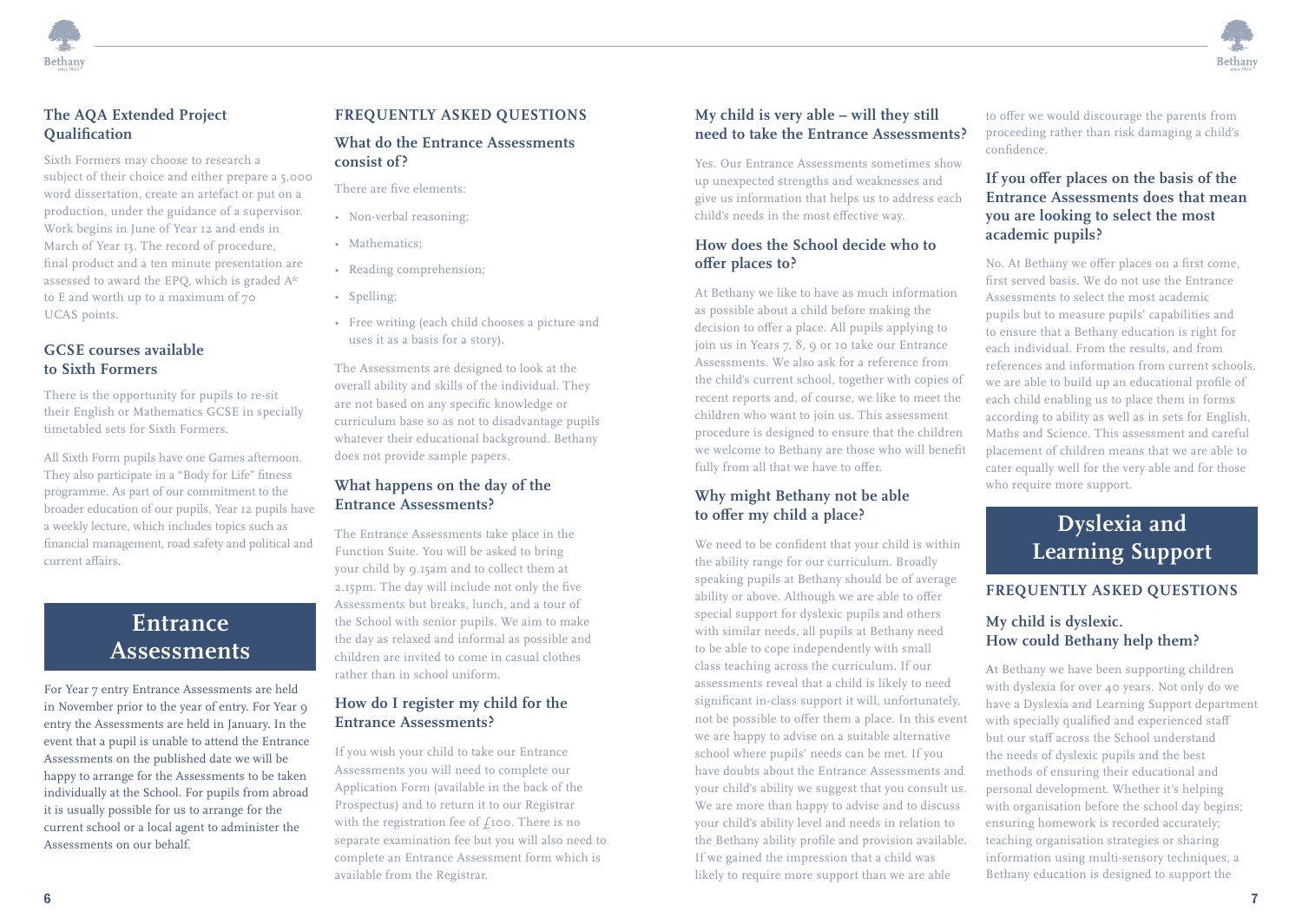needs of dyslexic pupils in a way that helps them thrive in a mainstream school.

The department's approach is multi-sensory and based on the individual. Small group instruction aims to extend each pupil academically through programmes designed to overcome their specific difficulties. Staff are well aware of the results of previous frustration and discouragement in learning, and of the problems of organisation and memory encountered by many dyslexics. Fostering a sense of self-worth and building up confidence are vital ingredients in the support offered.

## **Can you explain how dyslexia support works?**

All children applying to Bethany are assessed through our entrance procedure which includes the Entrance Assessments, a reference from the child's current school and an Educational Psychologist's report, if available. Based on this information we will advise parents on the level of support their child is likely to need. Some may not need extra support at all; the sympathetic environment at Bethany and the small classes may be sufficient. Others may benefit from part-time support in the form of one lesson a week in a group of no more than six pupils. For pupils requiring more help, full-time support may be appropriate. In Years 7 to 11 pupils receive three support lessons per week. Pupils are never withdrawn from subject classes so the problem of 'catching up' is avoided. By the time pupils reach the Sixth Form most have adopted the strategies and techniques to help them learn in the most effective way. Sixth Formers are supported by Learning Support Assistants (LSAs) on a one-toone basis once or twice a week, as required. This would concentrate on organisation, coursework deadlines, proof-reading and examination techniques. However, support is still available for those who require it or for those who are new to the School.

## **My child uses a laptop at their current school. How does Bethany incorporate laptops in the classroom?**

At Bethany everyone uses laptops across the curriculum from Year 9 and this offers particular help to pupils with dyslexia. Because everyone uses laptops and teaching is adapted to their use it becomes much easier for dyslexic pupils to use them as an effective learning tool.

## **My child is severely dyslexic and I am not sure if they will be able to cope at Bethany. What advice can you give?**

Please talk to us. By looking at reports from Educational Psychologists and your child's current school we will be able to advise you on whether the support we offer is likely to be suitable for your child. If we feel that your child is likely to need more in-class support than we can offer, we will advise you. We will also tell you if we gain the impression that your child is unlikely to succeed in our Entrance Assessments because we would prefer to discourage parents from proceeding rather than risk damaging a child's confidence.

## **My child's handwriting and spelling are terrible. Are the tests handwritten?**

All the Assessments are handwritten but of course we take children's educational needs into account when assessing the results. This is why it is particularly important that we have the necessary reports and references to build up a profile of your child's needs prior to the Assessments.

## **Can my child use a laptop in the Entrance Assessments?**

No. Although some children at Bethany will be eligible to use laptops in public examinations there will still be papers such as Maths and Science where they need to submit handwritten answers. For most pupils, work in Year 7 will also be handwritten. We need to be able to make an assessment of the ability of all pupils to produce answers manually and it is for this reason that our assessments take the form they do. In special circumstances it may be possible for a child to submit a piece of work produced on a laptop computer in conjunction with the handwritten work they produce in the exam.

## **How many pupils at Bethany receive dyslexia support?**

The number of pupils at Bethany receiving dyslexia support varies from year to year but it is likely that a number of children in your child's classes will be receiving dyslexia support.

The School is successful at helping its pupils to find and develop their strengths and often in achieving results that neither they nor their parents would have thought possible.

## **Can children with other learning difficulties be catered for at Bethany?**

Some children who are not specifically dyslexic may have very similar needs. Some with dyspraxia respond particularly well to the support available and benefit from the use of laptops across the curriculum. The first step in assessing whether Bethany can respond to your child's needs will be a discussion and the sharing of relevant reports which will help us to advise you on the best course of action.

## **English as an Additional Language**

**Betham** 

**Pupils from overseas for whom English is not their first language benefit enormously from the tuition provided for them at Bethany. Within the EAL department pupils are taught either individually or in small groups.**

In Years 7 to 9 EAL lessons are timetabled against French. In Years 10 to 11 they take the place of one GCSE subject. Lessons focus on key areas of reading, writing, listening, speaking and use of English, learning key subject vocabulary and support with GCSE examination preparation. Pupils in Year 10 and 11 are also prepared for the IELTS examination which they take at the end of Year 11. Pupils are introduced to a wide range of topics that will help them achieve the required EAL and iGCSE examination results needed for further study. The department works closely with other academic departments to ensure that the work that goes on is beneficial, allowing the international pupils the extra time they often need to understand their classwork fully.

In the Sixth Form EAL lessons are fitted around a pupil's individual timetable. The programme includes induction, assessment and examination preparation necessary for university entrance or further training. Most EAL pupils take IELTS at the end of Year 12 with the expectation that they achieve their desired university's minimum English language standard, or at least a Band 6.5 in each skill area, before they leave Bethany.

The EAL department is also involved with the induction of all overseas pupils, regardless of their level of English and is there to support them with any situation which may arise while they are so far from home.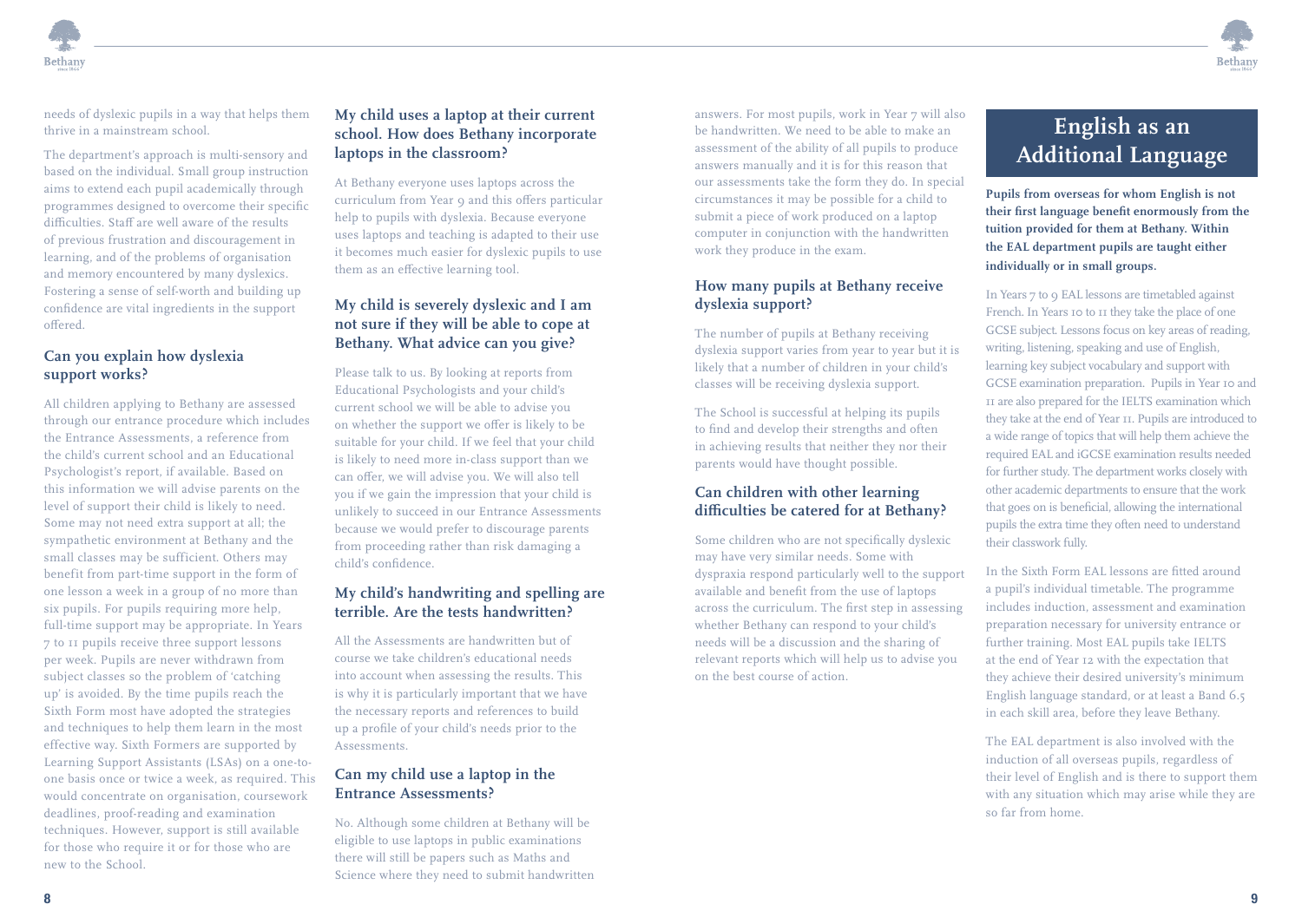



## **Bursaries and Scholarships**

**Bethany School offers assistance with fees in the form of bursaries and scholarships. There are limited funds made available.**

## **BURSARIES AT BETHANY SCHOOL**

The School has a bursary fund enabling means tested bursaries for financial need to be made available in exceptional and deserving cases. Normally there is one new 100% award made each year and this is decided by an external educational charity trust. The vast majority of all other bursarial awards are 50% or less for existing pupils and 30% or less for new pupils.

For those pupils new to the School, an application for a bursary must be made at the time of the application to the School. For existing parents whose financial circumstances change during the time their child is at School, individual representations can be made directly to the Headmaster and Bursar. Priority consideration is given to those pupils who are in their final year of GCSE or A level courses, i.e. in Years 11 and 13.

The Governing Body has ultimate responsibility for the allocation of all awards and will, as a matter of routine, delegate detailed analysis of bursarial applications to an external agency who will liaise directly with parents in the first instance. The award of all bursaries is also based on the extent to which the School considers that the individual pupil can contribute most to and gain most from the educational experience at Bethany. These are normally means-tested (on income and capital), to ensure the School is scrupulous about fairness. For more details please contact the Registrar or the Bursary.

## **Are any other forms of financial assistance available?**

Bethany offers a 10% remission of fees to children of members of the Armed Forces, The Foreign Office, to children of the clergy as well as to siblings of existing Bethany pupils.

## **SCHOLARSHIPS AT BETHANY SCHOOL**

## **What types of scholarship does Bethany offer?**

We offer a range of scholarships for entry into Year 7, Year 9 and the Sixth Form. The following scholarships are available at all three entry levels: Art; Dance; Design & Technology and Food & Nutrition Studies; Drama; Music, and Sport. The value of these awards ranges from 10% to 20% of the fees. We also offer an Academic scholarship which reflects both performance and potential. This award has a maximum value of 40%.

No more than two scholarships are awarded to any one pupil, the combined total of which will not exceed 50%. There may be occasions when pupils on bursaries are also awarded scholarships but the combined total will not exceed 50%.

## **Exactly what fees does the scholarship discount apply to?**

The discount applies to the basic day or boarding fee and learning support or English as an Additional Language support if applicable.

## **Are there any conditions in the awarding of scholarships?**

Our expectation is that scholarships awarded to pupils will be for the whole time that they are at Bethany. The School does, however, reserve the right to examine the progress of each scholar on an annual basis and reserves the right to withdraw a scholarship if expectations are not being met. Bethany requires its scholars to make a positive contribution to the life of the School, participating fully in their scholarship area and to act as a good ambassador for the activity. This would normally involve selecting the scholarship subject as a GCSE and an A level option when relevant. Bethany may not make an award in a particular area if there are no candidates of sufficient merit.

## **How are scholarship awards assessed?**

The assessment procedure varies slightly for Year 7, Year 9 and the Sixth Form and also between different scholarship areas. Assessments for Year 7 scholarships take place in November each year for entry in September of the following year. Year 9 scholarship assessments take place in January for entry in September, while assessments for Sixth Form entry take place by appointment, with internal scholarship offers being made late in the Autumn term or start of the Spring term in Year 11.

## **How do I apply for a scholarship?**

If you would like your child to be considered for a scholarship please read the specific information on each subject that follows. Candidates may only be considered for two scholarships. The exception to this is in Year 7 where, by sitting the Entrance Assessment, all candidates are automatically included in the assessment process for the awarding of Academic scholarships and parents may choose to enter their children for two other scholarships.

To apply for scholarships for entry in Years 7 and 9, please complete the relevant section on the Entrance Assessment form which is available from the Registrar. If you would like your son or daughter to be considered for a Sixth Form scholarship, please discuss this initially with the Registrar.

## **THE CHRISTOPHER JACKSON ACADEMIC SCHOLARSHIP**

One or two fully funded secondary day school places will be awarded to pupils who attend primary state schools local to Bethany. This award will be for pupils entering Bethany at Year 9 who are aged 14 years or under at the start of the academic year of entry.

The scholarship is named after Christopher Jackson, a former Chairman of Governors who was instrumental in setting up the endowment fund through which the scholarships are funded.

The scholarship is designed for pupils who are particularly able and have a capacity for academic excellence. It can be worth up to 100% of School fees (subject to means testing) for the pupil's entire secondary education. Thus it offers a first class education to deserving pupils who have strong academic potential. It is open to both boys and girls and it is envisaged scholars will be in the top 10% of the ability range. We would expect pupils to have obtained an II+ score of 400 or more. They would also have National Curriculum predictions of 5a/6c by the end of Year 6 which means that their performance at the end of Year 5 would have been at the 5c/5b level.

Places will be offered subject to a supportive reference from their current Headteacher and a high performance in Entrance Assessments and scholarship papers. Potential scholars will be expected to sit papers in English, Mathematics, and one other subject from the following: Science, Geography, History, French or Religious Studies. There will also be a general paper for which no preparation is required. Final selection from shortlisted candidates will be by interview.

The precise value of the award will depend on the academic standard of the pupil, together with a means tested component. In essence, a pupil who achieves the required standard and whose parents cannot afford to contribute to the fees will receive 100% scholarship. Those parents whose financial standing indicates a contribution can be made, will be asked to contribute an amount varying between 0-50%.

Bethany will expect all successful scholars to be keen participants in all that we offer. Whilst the award is intended for the full seven years of a child's study at Bethany, it will be regularly reviewed and if the child's academic performance or behaviour do not meet the high standards associated with this accolade it may be withdrawn. The continuation of the award beyond GCSE will depend on exam results which will be expected to be of A or A\* standard.

Scholars are subject to the normal terms and conditions of all other pupils at Bethany.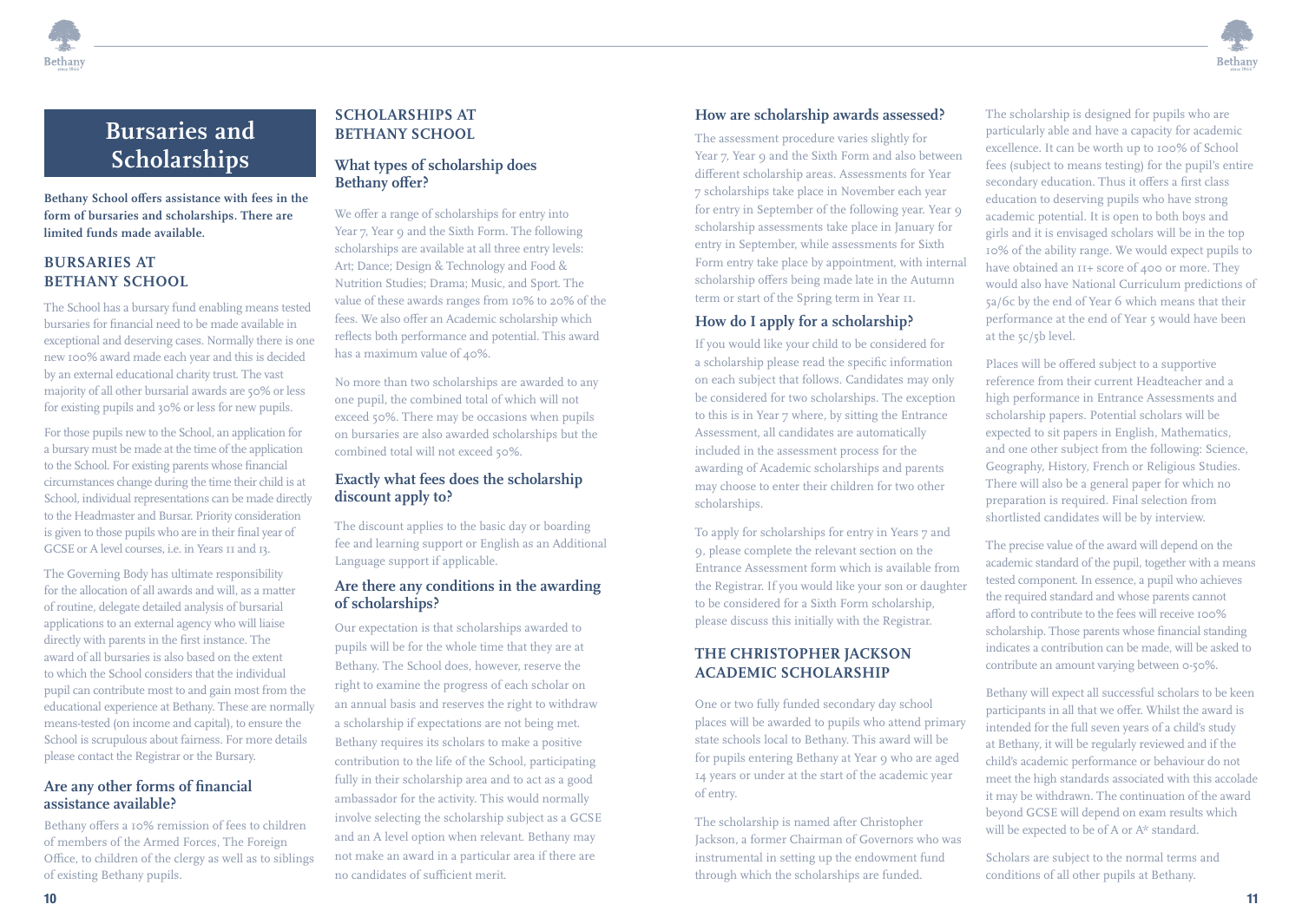

## **ACADEMIC SCHOLARSHIPS Who can apply?**

Academic scholarships are available for pupils who show a particular aptitude for and strength in the academic subjects.

#### Assessment: Year 7

Pupils are identified for Academic scholarship based on performance in Entrance Assessments. They will score highly across all tests completed.

#### Assessment: Year 9

Teachers will recommend pupils to sit Academic scholarship papers in the second half of Year 8, in preparation for Year 9 entry. Pupils are required to sit papers in English, Mathematics and Science. New pupils can request to sit Academic scholarship papers if they score highly in Entrance Assessments. It is expected that pupils will achieve above 75% in all scholarship papers for an Academic scholarship to be awarded.

#### Assessment: Year 12

The School will identify pupils for Academic scholarship during Year 11. This will be based on predicted outcomes at GCSE. For pupils to be considered for Academic scholarship, they will be predicted A/A\* grades in all their GCSE subjects. New pupils should make available predicted grades from their current school.

## **What are the expectations of an Academic scholar?**

Scholars are required to:

- participate actively in extra-curricular and enrichment activities organised by the English, Mathematics and Science departments.
- be independent learners who act as role models to their peers; achieving excellent progress and effort scores throughout the year.
- undertake the Extended Project Qualification (EPQ) at different levels, depending on their Year Group.
- showcase their work at the annual Festival of Scholars event. This involves producing a project for display and being prepared to speak to a wider audience about their interests and achievements.
- support and represent the academic subjects at Open Days and other School events.

## **ART SCHOLARSHIPS**

The assessment procedure for Art scholarships varies depending on which entry point your scholarship starts

#### Assessment: Year 7 and Year 9

Candidates will be required to complete a one and a half hour drawing assessment and references will be requested from the candidate's current Art teacher.

#### Portfolio

The most important element of the Art scholarship assessment, however, is the candidate's portfolio and sketchbooks. The School will be looking for evidence of an enthusiasm and motivation for the subject that extends beyond the classroom. Work may include drawing, photography, textiles be three-dimensional or use multimedia.

#### Assessment: Year 12

At Bethany we offer a scholarship in Art & Design. There is no formal assessment test.

#### Portfolio

The criteria will be a portfolio of work relating to your chosen specialism and a University style interview where you will be asked to discuss your work. The portfolio should show a high level of experimentation, development of ideas and be of an exceptional standard.

## **DANCE SCHOLARSHIPS**

## **Who can apply?**

- Pupils who are proficient in dance performance and have a flexible approach to different dance styles, including contemporary dance.
- It is recommended that pupils should have some dance experience with a dancing school or dance group.

#### Assessment: All Year Groups

- Pupils will be assessed on performance and choreography through taking part in a dance lesson where they will be taught a warm-up leading to a technical dance phrase, then work in small groups creating movement based on a given stimulus. There will also be an opportunity to evaluate their own and each other's creative work.
- It is useful for pupils to compile a portfolio of information demonstrating any shows, performances and/or festivals he/she has performed in. This might include pictures, programmes, awards or certificates and a reference from their dance teacher.

#### **What are the expectations of a Dance scholar?**

Scholars are required to:

- be an ambassador for Dance at Bethany.
- perform a dance at the annual Festival of Scholars.
- perform in the School musical productions and concerts in a dance capacity, showing commitment and flair.
- attend scheduled rehearsals and attend extracurricular dance clubs.
- use your experience to lead activities in dance rehearsals and clubs, at Senior level.
- commit to regular rehearsals in preparation for assessment, if invited to perform in a GCSE pupil's group choreography piece.

• support and represent the Dance department at Open Days and other School events.

**Betham** 

## **DESIGN & TECHNOLOGY AND FOOD & NUTRITION SCHOLARSHIPS**

### **1. DESIGN & TECHNOLOGY**

## **Who can apply?**

Design & Technology scholarships are available for pupils who show a particular aptitude for and strength in designing, manufacture and the theoretical aspects of the subject.

#### Assessment: Year 7

Candidates sit a one hour design paper followed by a one and a half hour modelling exercise. References will be requested from the candidate's current Design & Technology teacher. Pupils should bring with them anything that shows design and/ or practical application. A portfolio might include past and current Design & Technology school work, photographs and design work of objects made, information and evidence of hobbies that involve designing or manufacture and anything that might identify an aptitude for the subject.

#### Assessment: Year 9

Candidates sit a one hour design paper followed by a two hour practical exercise. References will be requested from the candidate's current Design & Technology teacher and pupils should bring with them a portfolio of Design & Technology work and any practical work produced in Years 7 and 8 as well as evidence of extra-curricular and home projects.

#### Assessment: Year 12

Candidates sit a one hour design paper followed by a two hour practical exercise. References will be requested from the candidate's current Design & Technology teacher and pupils should bring with them a portfolio of their GCSE Design & Technology work and practical work if possible.

Candidates applying for a Sixth Form Design & Technology scholarship should be expecting to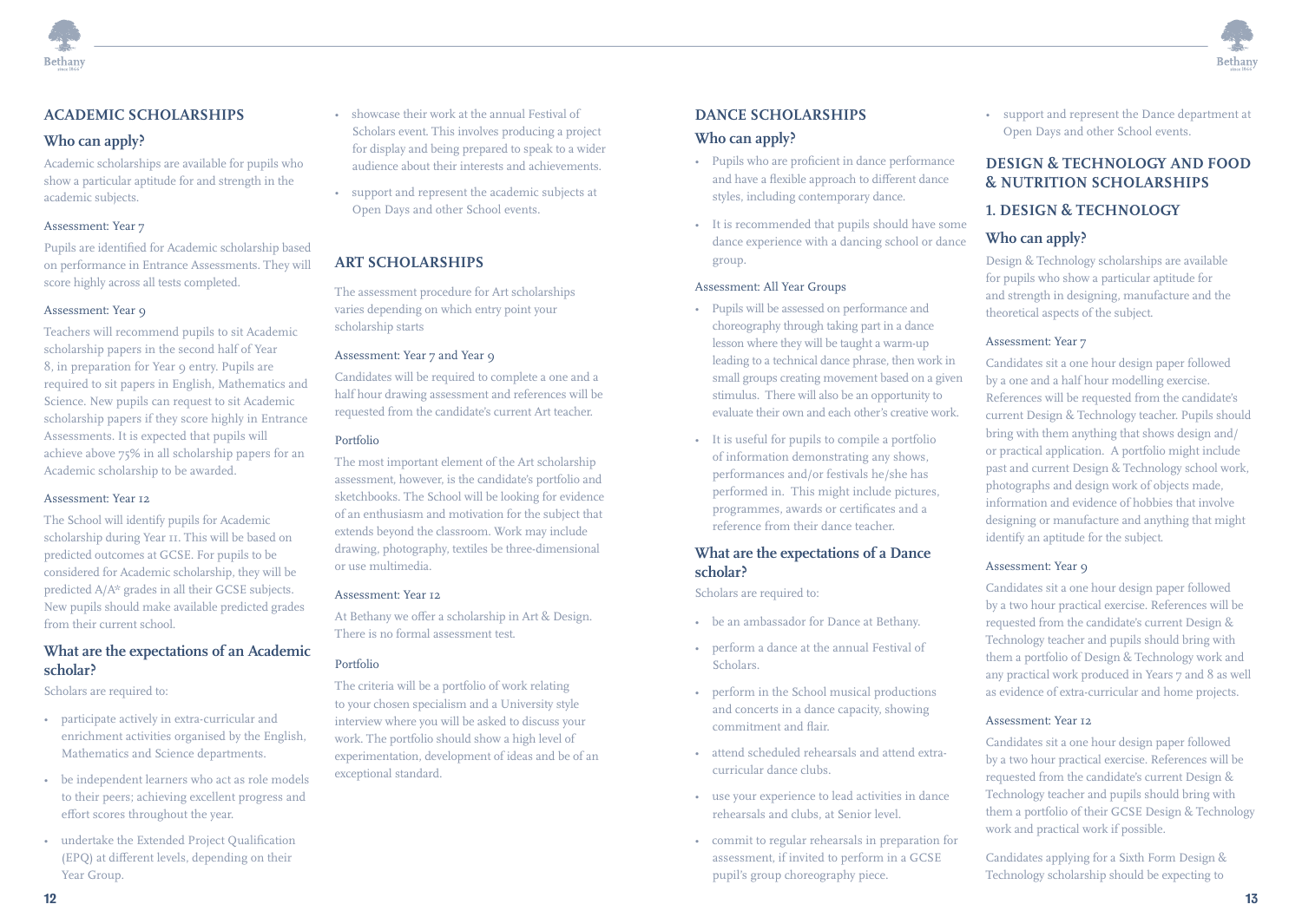



achieve A/A\* grades at GCSE level and be motivated and confident in a range of practical skills, media and materials. Portfolio work will be expected to contain evidence of creative endeavours outside of GCSE coursework.

On the scholarship day itself candidates will initially be shown around the Design & Technology department and they will have time to familiarise themselves with the tools, machines and equipment available for the scholarship test.

The candidates will be assessed on their quality and content of design work and their enthusiasm and innovation while producing their practical work. Candidates may use tools, machines and equipment they have had prior training with. The assessor may intervene on safety issues. Excellent performance on the day is essential if a scholarship award is to be offered.

## **What are the expectations of a Design & Technology scholar?**

Once a scholarship has been awarded there is an expectation that scholars will participate proactively, be able to work independently and act as role models in their normal Design & Technology classes. Scholars in Years 10 and 11 should be taking the subject at GCSE level. Scholars in Year 12 and 13 are expected to support younger pupils with their Design & Technology projects and should be taking the subject at A Level. All scholars should expect to help promote the subject during the School day and at School events.

All scholars will be expected to produce detailed and high quality design and practical work at all times. Excellent half term and full term grades must be achieved each year. Pupils will be expected to spend time in the department above and beyond normal lesson time and they will also be expected to take part in Design & Technology competitions. Scholars will also be required to help man the department on Open Days and School events.

## **Festival of Scholars**

The purpose of the evening is to show the achievements of the Design & Technology scholars over the past year. Scholars are expected to produce a display of their portfolio work and practical items (or pictures of them). They are also encouraged to bring in products made or produced outside of School. The event will enable the School Governors, the Headmaster and Staff to look at and 'quiz' scholars on what they have achieved. Attendance is compulsory. Parents will be invited to the evening to view and enjoy all the scholars' work.

## **2. FOOD & NUTRITION STUDIES**

## **Who can apply?**

As all pupils come to Bethany from different backgrounds and have different experiences of cooking - some pupils come with absolutely no prior knowledge, but cultivate great skills whereas others have a thorough grounding and an inherent love of the craft - invitations for scholarship provision are first made in the summer term of Year 8. Ideal candidates present themselves as more gifted and talented on a practical basis, able to apply theoretical knowledge in practical work, able to complete written work to a very high standard and able to pursue interests and form ideas and opinions on current food trends and topics.

Assuming successful, scholars continue to be monitored in Year 9 to ensure they still uphold their skill levels, commitment to high expectations and passion for the subject before being expected to take GCSE Food Preparation & Nutrition in Year 10. Food Studies scholars are expected to represent the department at Open Days and at the annual Festival of Scholars, and also can enhance their skills for DofE. They will be encouraged to use their confidence and knowledge to assist with helping or inspiring other pupils in peer mentoring roles. They will be stretched and challenged in a practical context wherever possible. Scholars' written work is expected to be of the highest

standard, in great detail and achieving excellent grades at all times.

#### Assessment: Year 9

Candidates sit a one hour written paper followed by a two hour "blind" practical exercise. This will typically be held in the summer term of Year 8 due to the rotation structure of the Year Group ready for entry into Year 9. Candidates will be expected to achieve above 75% for a minor scholarship and 85% for a major scholarship.

Existing pupils will have an interview about why they should be scholars and will have their previous work at KS3 scrutinised and discussed. Extracurricular photographic evidence may also be used to support an application.

External candidates moving to Bethany will have references requested from the candidate's current Food Studies teacher and pupils should bring with them to interview photographic evidence of any practical work produced in Years 7 and 8, any written work available as well as evidence of extracurricular food based interests.

Should pupils entering the School later in Year 9 (or above) or, in the case of existing pupils, make sufficient improvement after the summer term of Year 8, they may also be invited to apply for a scholarship in the summer term of Year 9.

If Year 7 pupils display exceptional talent in the kitchen, they may also be invited to apply before Year 8.

The scholarship process is reviewed annually as are the scholars themselves.

#### Assessment: Year 12

There are currently no formal qualifications at this level. If this situation changes, details will be added here.

## **What are the expectations of a Food and Nutrition scholar?**

Scholars are expected to:

- actively participate in extra-curricular, crosscurricular and enrichment activities organised by the Food and Nutrition Studies department.
- be independent learners who act as role models to their peers; achieving excellent progress and effort scores throughout the year, and be willing to go the extra mile in class.
- have independent interests in food, cooking and topical issues and be willing to assist in leading discussions in class settings in order to enthuse peers.
- undertake the Extended Project Qualification (EPQ) at different levels, depending on their Year Group.
- showcase their work at the annual Festival of Scholars event. This involves producing a project for display and being prepared to speak to a wider audience about their interests and achievements.
- support and represent the Food & Nutrition Studies department at Open Days and other School events.

## **DRAMA SCHOLARSHIPS**

## **Who can apply?**

Drama scholars at Bethany must meet the following requirements in order to access the Drama scholar provision.

#### Assessment: All Year Groups

Drama scholars are assessed on their ability in five areas of performance:

- **• Confidence**
- **• Co-operation**
- **• Characterisation**
- **• Communication**
- **• Co-ordination**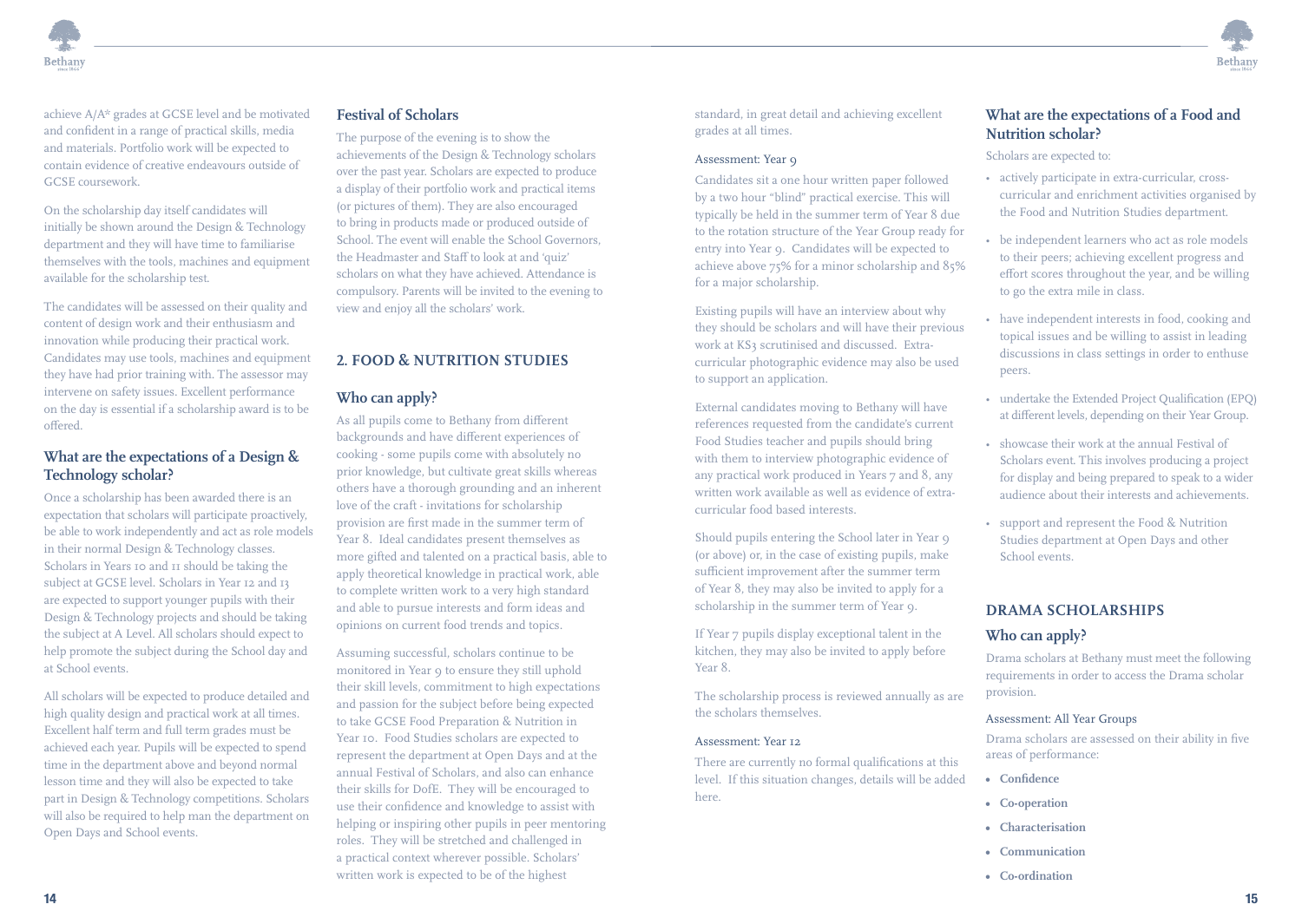



### Confidence:

Pupils display confidence in their groups by working with everyone in the class and engage with the stimulus. Pupils are able to speak to other pupils and share ideas during the rehearsal process. When performing pupils demonstrate a command of the space and use pause and eye contact to dramatic effect.

#### Co-operation:

Pupils will co-operate with other pupils in the class through listening to the ideas of others and applying them in their work and offering ideas for groups or partners to apply. Pupils trust others in the class and provide ideas that will enable the Drama to move on and enable further ideas to be developed. Pupils will support and encourage their peers.

### Characterisation:

Pupils are able to become a character other than themselves through the use of body language, facial expression and use of voice. Pupils are able to take "risks" in their rehearsal process and develop character that is insightful. Characters can be exaggerated to demonstrate a theatre style and will be appropriate for their age.

#### Communication:

Pupils will have an awareness of the audience and can articulate their intentions through character. Pupils recognise the use of emotion in their work and can communicate specific emotions that enhance the performance or rehearsal process.

#### Co-ordination:

Pupils will move with a sense of purpose and character through the confident use of mime. Pupils will also demonstrate effective use of imagination and bring to life objects that the audience may not physically see through effective use of eye contact, use of body and facial expression. This will also include the ability to apply moments of stillness to provide contrast to the piece.

### **What are the expectations of a Drama scholar?**

Drama scholars are expected to:

- actively participate in extra-curricular and enrichment activities organised by the Performing Arts department, including production and termly performing arts events;
- act as role models to their peers; achieving excellent progress and effort scores throughout the year in Drama;
- Undertake LAMDA examinations;
- showcase their work at the annual Festival of Scholars event. This involves producing a monologue or duologue as part of their LAMDA examination;
- Support and represent the Drama department at Open Days and other School events.

## **MUSIC SCHOLARSHIPS**

#### **Who can apply?**

Music scholarships are available for pupils who show a particular aptitude for and strength in music. This might be in one particular area or across a range. To be considered for a Music scholarship, applicants must be taking music lessons outside of the school curriculum and completing regular practice. They should be taking / preparing to take external music examinations.

#### Assessment: Year 7

Pupils will be invited in to School to perform a piece of their choice and discuss their interest in music.

#### Assessment: Year o

Teachers will recommend pupils to be considered for Music scholarship in Year 9 in the spring term of Year 8. Pupils will be invited to attend a scholarship interview at which they will be asked to perform a piece of their choice. In order to be recommended, pupils will have to demonstrate their commitment to music through participation in school concerts and performances to this point.

#### Assessment: Year 12

Pupils will need a recommendation from a teacher to be considered for Music scholarship in the Sixth Form. They will need to have demonstrated a commitment to music in School throughout their School career and have continued to pursue their musical development through the completion of external music examination. Pupils will be invited to attend a scholarship interview at which they will be asked to perform a piece of their choice.

## **What are the expectations of a Music scholar?**

Scholars are expected to:

- participate actively in extra-curricular and enrichment activities organised by the Music department
- be independent learners who act as role models to their peers; achieving excellent progress and effort scores throughout the year in music
- showcase their work at the annual Festival of Scholars event. This involves performing and being prepared to speak to a wider audience about their interests and achievements
- support and represent the music department at Open Days and other School events.

## **SPORT SCHOLARSHIPS**

#### **Who can apply?**

Sports scholarships are available for pupils who show a particular aptitude for and strength in sporting disciplines. Bethany requires that any scholar must be a strong performer with inherent athleticism and potential across a range of activities. They must illustrate fitness characteristics that do, and will positively affect their performance in the sporting arena and also demonstrate a good understanding of the activity requirements. Candidates are expected to play all sports at Bethany School and have the ability to excel in target sports.

It is expected that an applicant is playing competitive sports to "A" team standard in strength areas at School and pursuing their sporting development outside School at club level where possible.

#### Assessment: All Year Groups

Pupils can be awarded a Sports scholarship in Year 7, Year 9 and Year 11.

Year II applicants are considered from the view point of their sporting record at Bethany. Internal candidates are assessed throughout the year and recommendations made to the Headmaster in line with Scholarship entrants.

A written report compiled by the Director of Sport and Head of Girls PE is posted to the Headmaster with recommendations. The Headmaster considers the report and offers as he sees fit.

## **What are the expectations of a Sports scholar?**

Scholars are required to attend all sports practices and assist with coaching junior team training when in their senior years. Scholars must also actively assist with coaching sessions at feeder primary Schools.

Scholars must take responsibility for developing their personal fitness to enhance overall sports performance by attending fitness training sessions in the extra-curricular programme.

Scholars are responsible for developing their representation profile throughout the years and creating an interactive presentation for the Festival of Scholars evening in the spring term.

Scholars must be active members of their Competitive House team, leading by example and participating in all sporting Competitive House tournaments.

They will be required to conduct themselves as an ambassador for school sport and fulfil scholarship requirements. Scholars are also expected to follow an interest in sport through their senior years by opting for Physical Education at GCSE and in the Sixth Form.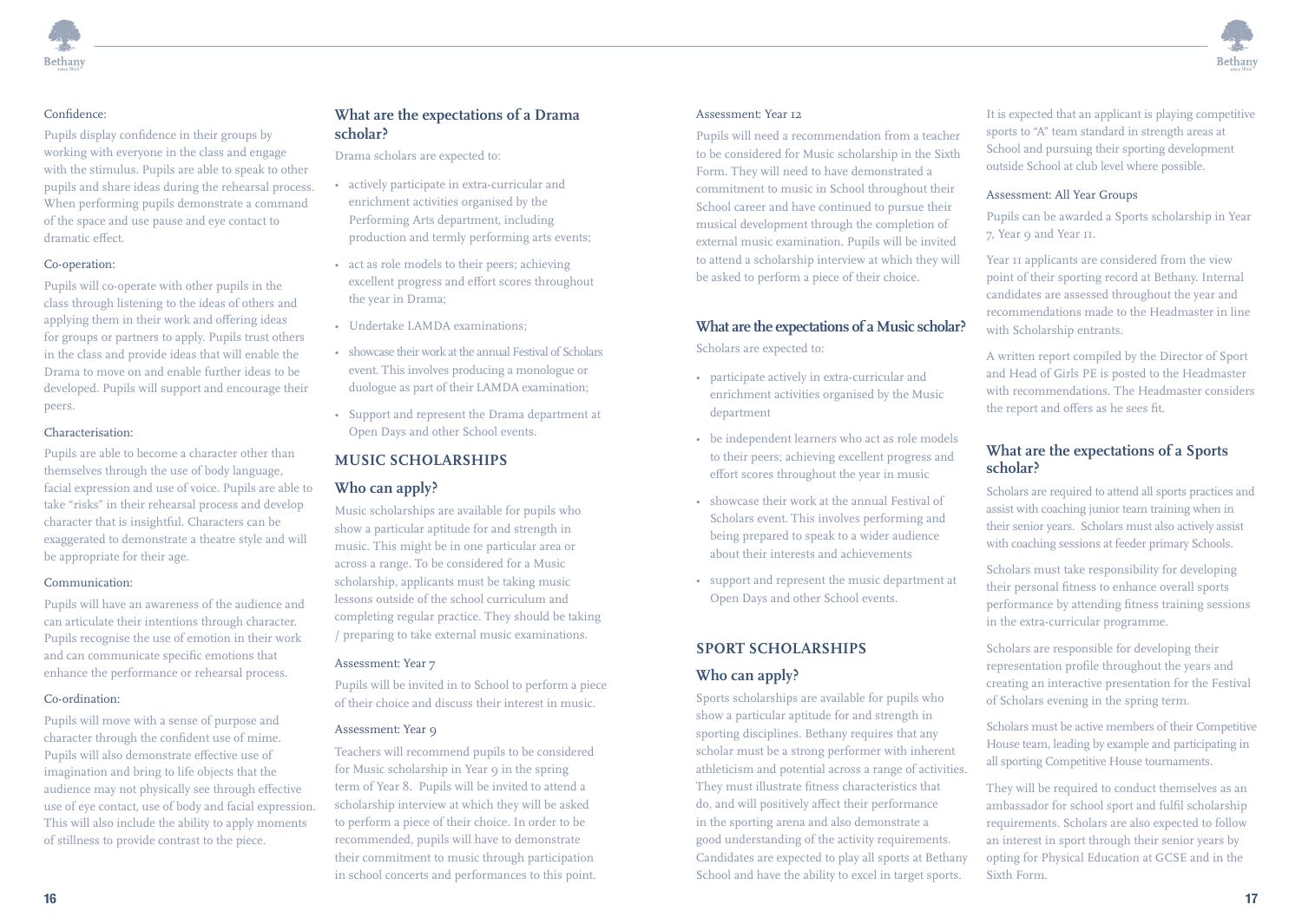

## **Bethany School Fees 2017-2018 School Transport**

## **£100 (payable at the time of application).**

**Day Deposit £500**

**Boarding Deposit – UK and EU Pupils £1000**

**Boarding Deposit – Overseas Pupils**

**£2000** 

**Deposits are set against a pupil's final term's expenses.**

## **Day Pupils (Termly):**

| Year 7     | $\sqrt{25.415}$ |  |
|------------|-----------------|--|
| Year 8     | $f_{5,595}$     |  |
| Years 9-13 | £5,975          |  |

## **Weekly Boarders (Termly):**

| Year 7     | £8,395 |
|------------|--------|
| Year 8     | £8,595 |
| Years 9-13 | £9,275 |

## **Full Boarders (Termly):**

| Year 7     | £9,055          |  |
|------------|-----------------|--|
| Year 8     | $\sqrt{.9,255}$ |  |
| Years 9-13 | $f_{10,195}$    |  |

## **Additionally**

Part-time Dyslexia and Learning Support –  $\overline{f}$ 315

**Full-time Dyslexia and Learning Support – £630**

**English as an Additional Language Support Years 7-11 – £630**

**English as an Additional Language Support Years 12-13 – £315**

## **Optional**

**Music Fees £210 per term (payable in advance directly to the Instructor concerned). Tea and Prep Fee**  $\qquad \qquad$  **£12 per day Occasional Boarding Fee £65 per night**

**Fees Include**

**Lunches, tuition, textbooks, compulsory stationery, School magazines, house funds, basic laundry (for boarders only), FOBS (Friends of Bethany School) subscriptions.**

#### **How to Pay**

**We can accept payment in the following ways:**

- **• By Direct Debit as outlined in the Parent Contract Terms and Conditions.**
- **By Sterling cheque or Banker's draft made payable to Bethany School**
- **• By Bank transfer to:**

**Bethany School National Westminster Bank plc High Street Cranbrook Kent TN17 3EJ**

| <b>Bank Sort Code:</b> | $60 - 6 - 18$ |
|------------------------|---------------|
| Account Number:        | 59013869      |

**Swift/BIC NWBK GB 2L IBAN GB61 NWBK 6006 1859 0138 69**

**Please note that all bank charges must be paid by yourself. Remittances must be in pounds sterling only.** 

**We do not accept Euro Cheques. Please include the pupil's full name.**

**Registration Fee Contains Containers Access Contains Contains Contains The School operates the following bus routes:** 

| Tunbridge Wells Bus I |
|-----------------------|
| St John's Church      |
| Blackhurst Lane       |
| Pembury Road          |
| Matfield              |
| Brenchley             |
| Horsmonden            |

#### **Tunbridge Wells Bus 2**

Tunbridge Wells Station

#### **Tunbridge Wells Bus 3**

Dornden Drive Spa Hotel The Mead School Benhall Mill Road

#### **Sevenoaks**

Sevenoaks (Harvester at Riverhead) Hildenborough Tonbridge High Street Tonbridge Station Tudeley Five Oak Green Paddock Wood

## **Kings Hill**

Kings Hill (Gibson Drive bus stop) Mereworth East Peckham Yalding Collier Street Marden Station

## **Frant**  Abergavenny Arms Wadhurst Ticehurst Marlborough House School

#### **Tenterden**

Biddenden Tenterden Town Hall Rolvenden Sandhurst Benenden Cranbrook War Memorial Sissinghurst Wilsley Pound

#### **Maidstone**

Boughton Monchelsea Linton Cross-at-Hand Sutton Valence Headcorn Staplehurst

**School buses run every morning and afternoon.** 

**All buses leave Bethany at 5.15pm in the evening and pick up in time to arrive at School by 8.30am each morning.**

**Charges for the buses are made termly in arrears. Please refer to the School website for details of routes ('About Bethany' – 'Transport'). Timetables and charges are available from the Registrar.**

**We operate a waiting list for most routes and a pupil's name will only be added once their place has been accepted and the deposit received.**